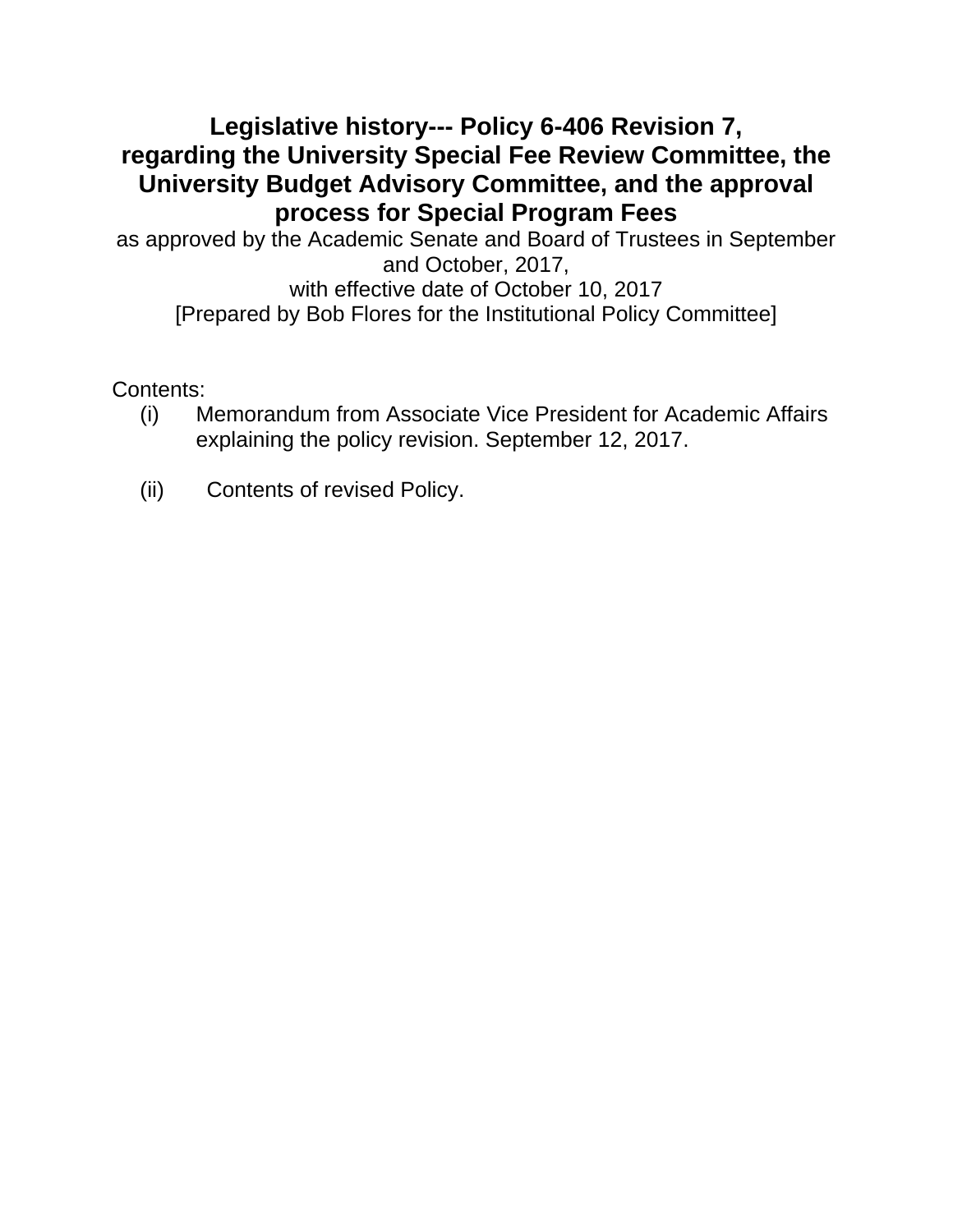## MEMORANDUM

| DATE: | September 12, 2017                                                                                                                      |
|-------|-----------------------------------------------------------------------------------------------------------------------------------------|
| TO:   | Ruth V. Watkins, Senior Vice President, Academic Affairs<br>Loris Betz, Senior Vice President, Health Sciences                          |
| FROM: | Martha Bradley-Evans, Senior Associate Vice President, Academic Affairs<br>Ann Darling, Assistant Vice President, Undergraduate Studies |
| RE:   | Revisions to Policy 6-406                                                                                                               |

The purpose of this memorandum is to request approval for moving forward with revisions to University Policy 6-406. These revisions are being made at the recommendation of the 2017 audit conducted on the Special Student Course Fees Committee. The Audit found, among other things, that this policy had not been reviewed since its creation in 2001 and, as such, needed a review and updating.

These revisions will be completed in two phases. Phase I addresses the current problem of placing decision making responsibility for special program fees on the Special Student Course Fee Committee. This committee does not have access to the full budget context of the unit making the request nor the context of the full University budget. This policy was written when special program fees were rare and the full budget of the University was much less complex. It is fiscally unwise to ask the Special Student Course Fees to continue to make decisions that are, in fact, embedded in and impacted by larger budgetary contexts. Therefore, Phase I seeks to revise the existing policy so that the Special Student Course Fee Committee reviews special program fee requests and *makes recommendations regarding those to the University Budget Committee.* We hope to move forward with this request as quickly as possible so that special program fee requests can be processed more appropriately this budget year.

Phase II will take place over the remainder of the fall semester. This work will be conducted by a sub-committee of the Special Student Course Fees Committee. It will, as the audit recommends, review and update all aspects of the existing policy.

With this memorandum, we seek your approval to move Phase I of this policy revision request to the agenda of the Faculty Senate Executive Committee.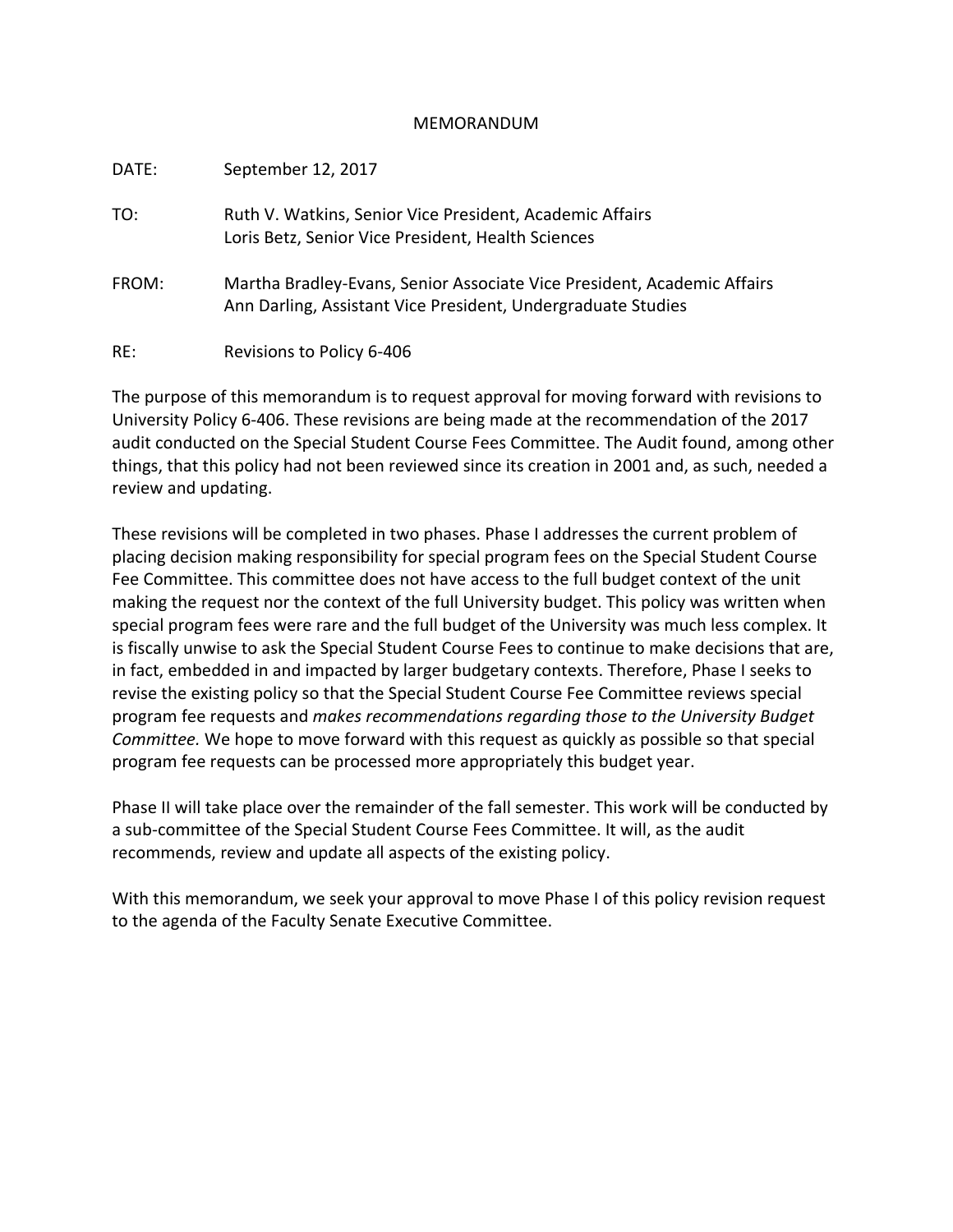*{ Draft 2017-09-12 for Senate Executive Committee. Note that this proposal is for a first phase of revising the Policy. A second phase of more extensively reorganizing and clarifying the Policy is planned for later in the 2017- 2018 year.}*

## **Policy 6-406 -- Special Student Course Fees and Other Assessments.** Revision 7. Effective date: [*upon final approval*]

## **I. Purpose and Scope:**

Purpose: To assure proper handling of special course fees and other assessments that may be required in addition to regular tuition charges approved by the Board of Regents.

Scope: This Policy applies to all course-offering academic units of the University (as are described in Policy 6-001).

## **II. Definitions:**

For the limited purposes of this Policy and any associated Regulations, these words and phrases have the following meanings:

- A. Key Deposit: A deposit made by a student to whom a key is issued under the Key Policy (Policy 3-234), subject to refund upon return of the key by the student.
- B. Breakage Fees: Amounts deposited by students enrolled in laboratory or other courses that employ specialized equipment to create a reserve from which damaged or lost equipment may be repaired or repurchased.
- C. Special Course Fees: Fees or charges that are imposed to offset unfunded costs associated with individual courses offered either on or off campus, including: use of nontraditional instructional systems; access to and use of technical instruments; and/or use of consumable laboratory or other instructional materials. (See Paragraph V, Addendum, below for guidelines about how such fees can and cannot be used.)
- D. Special Program Fees: Fees or charges that are imposed to offset unfunded costs for extraordinary services associated with specialized educational programs. (See Paragraph V, Addendum, below for guidelines about how such fees can and cannot be used.)
- E. Private Instruction Fees: Fees collected from students and used to compensate instructors for individualized private instruction necessary to the development of personal performance skills or artistic competencies of such students.

*{Drafting note: the description of the following Committee is being moved out of the Definitions section, and moved into the main part of the Policy, and there it is modified as marked.}*

F. Special Fee Review Committee: The University Curriculum Policy Review Board, with the addition of one representative each from the office of the Associate Vice President for Budget & Planning and the Vice President for Student Affairs will serve as the university committee to review and to approve or disapprove all requests for special course fees and special program fees submitted by academic departments or colleges. Other membership will consist of six students nominated by ASUU, from whom the President of the University will appoint four students. The Committee will convene annually or as directed by the Chair, and it will report annually to the Senate.

## **III. Policy:**

- A. Key Deposits
	- 1. Keys may be issued to individuals for access to lockers within buildings after payment of an approved locker key deposit, which will be credited to a general fund liability account.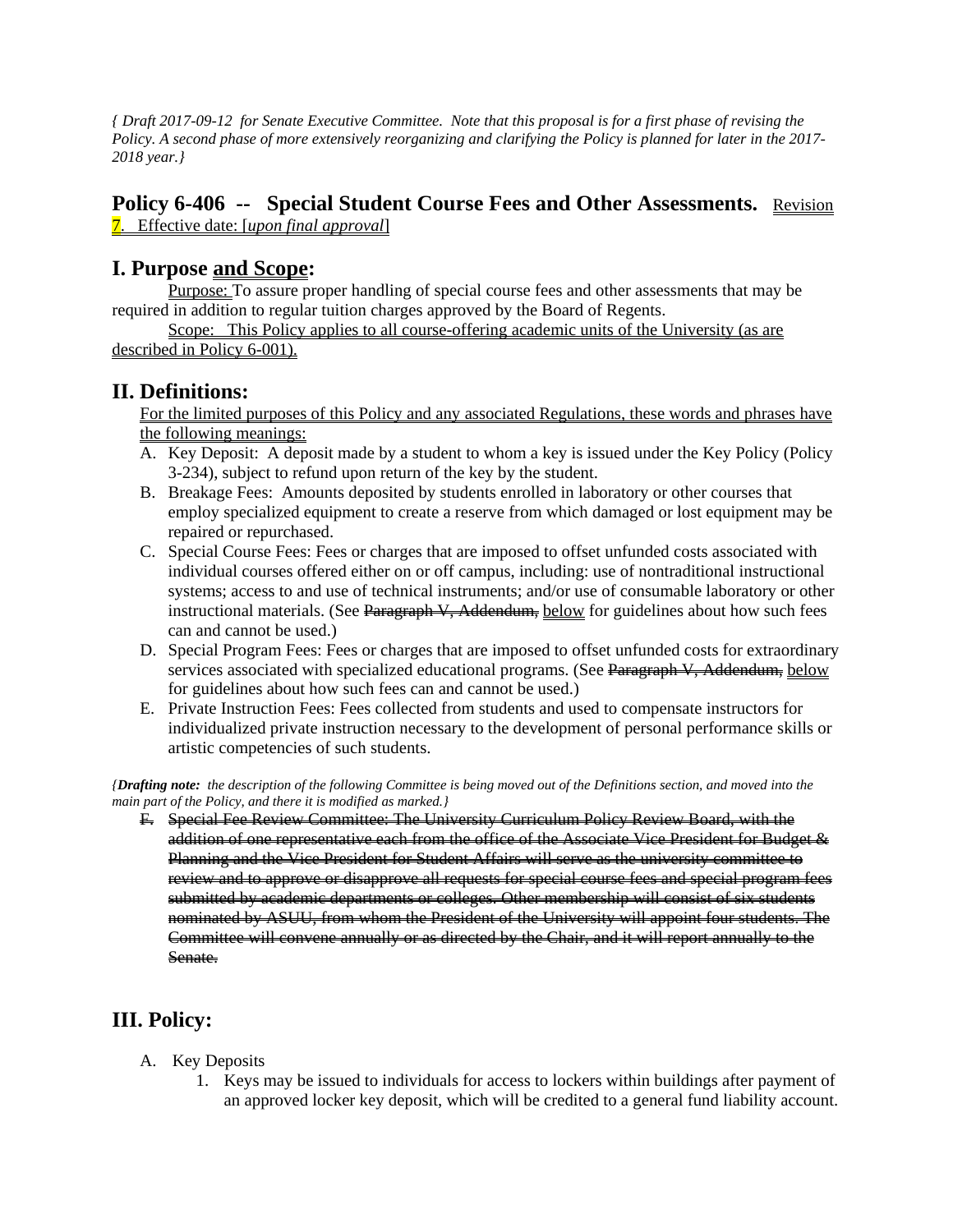Issuance of keys for access to buildings and rooms is governed by the University Key Policy, [Policy](http://regulations.utah.edu/administration/3-234.php) 3-234.

- 2. An individual requesting a locker key is required to make a deposit for each key with the university cashier. The amount of deposit will be set by the Special Fee Review Committee. A receipt will be issued by the cashier.
- 3. The locker key will be issued by the department to the individual on presentation of the deposit receipt. The department will retain the receipt until such time as the individual returns the locker key.
- 4. Upon surrender of the locker key, the department returns receipt to individual, who may present the deposit receipt to the University cashier for refund of the deposit.
- B. Special Course Fees and Special Program Fees
	- 1. Colleges, departments, and other course-offering operating units of the University of Utah are not authorized to impose, collect, or deposit to their own activity/project any special course fees or special program fees, except to the extent authorized pursuant to this Policy.
	- 2. Proposals to impose special course fees and special program fees must be submitted in writing by academic departments or colleges, through the cognizant dean, to the Special Fee Review Committee.
	- 3. All special course fees and special program fees duly approved pursuant to this Policy must be paid directly to the University cashier or designated representative of the cashier. The cashier's receipt for the payment will be accepted as evidence that the individual is eligible for the special educational service or program for which the fee was imposed.
- C. Breakage Fees

Approved breakage fees must be deposited with the University cashier. Appropriate breakage coupons will be issued. Refunds will be given for unused coupons upon presentation to the cashier.

### D. Private Instruction Fees

Approved fees for private instruction must be paid to the University cashier. The department will be provided budget support for private instruction based upon the revenue derived from such private instruction fees.

## E. Instructional Materials

Required materials, such as syllabi, outlines, extracts, special publications, reading materials, and other classroom instructional aids intended to be sold to students, must be distributed through the University Bookstore, or other available off-campus sources, unless special arrangements to the contrary are previously approved in writing by the cognizant vice president, with the concurrence of the Vice President for Administrative Services.

### F. Approval Authority

*{Drafting note: the description of this committee is being moved to here from its former location in Part II-Definitions, and then modified as is marked.}*

1. [**[** The University Curriculum Policy Review Board, with the addition of one representative each from the office of the Associate Vice President for Budget & Planning and the Vice President for Student Affairs will serve as the university committee to review and to approve or disapprove all requests for special course fees and special program fees submitted by academic departments or colleges. Other membership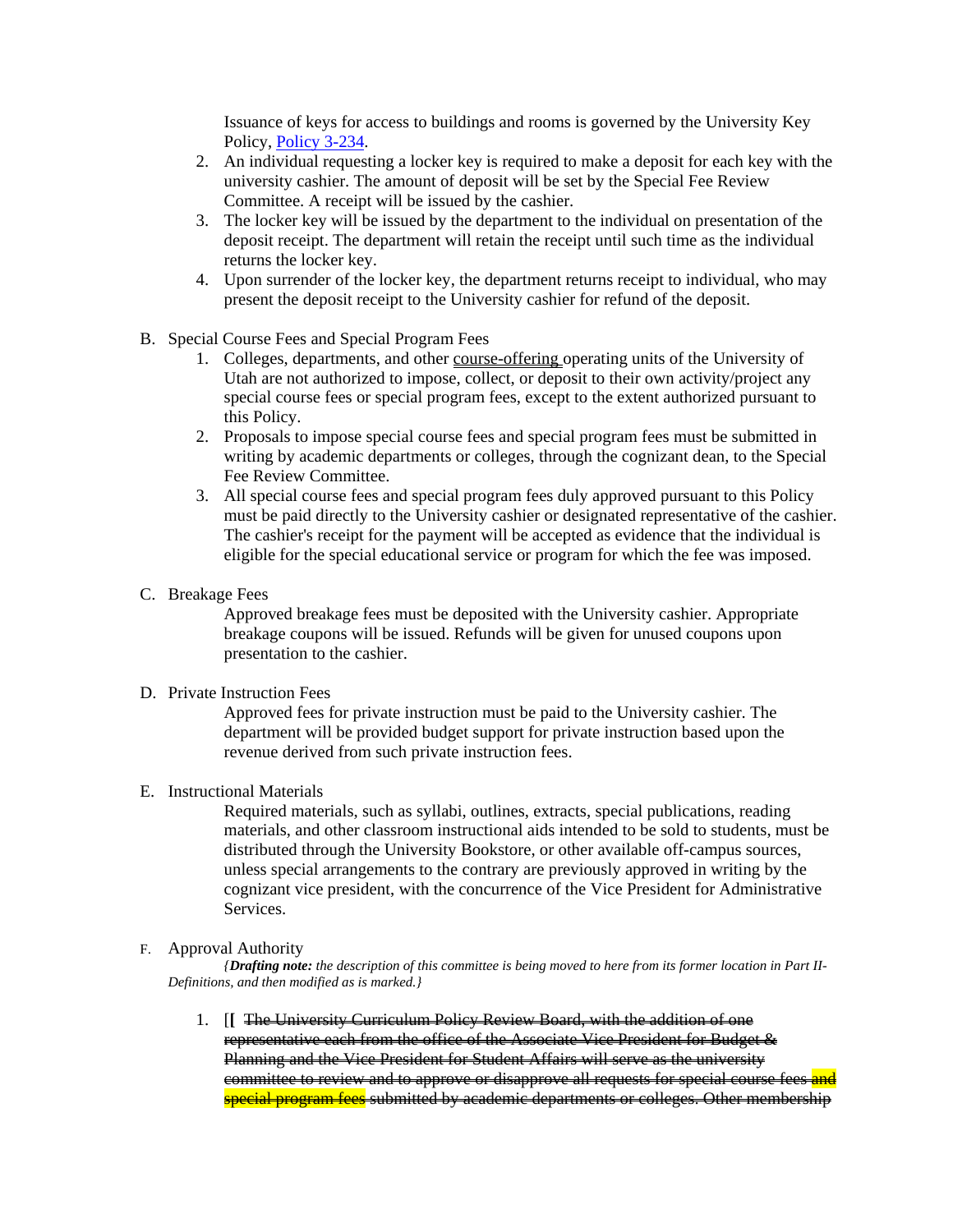will consist of six students nominated by ASUU, from whom the President of the University will appoint four students. The Committee will convene annually or as directed by the Chair, and it will report annually to the Senate. [[**Special Fee Review Committee.**

- **a.** The University Special Fee Review Committee is hereby established. Its membership shall consist of: (i) the current members of the University Curriculum Policy Review Board (as established by Policy 6-500); (ii) one representative each from the office of the Associate Vice President for Budget & Planning and the Vice President for Student Affairs; and (iii) four students appointed by the President of the University from a list of six students nominated by the Associated Students of the University of Utah. The chairperson of the Curriculum Policy Review Board will serve as chairperson of the Committee. The Committee will convene annually or as directed by the chairperson, and it will report annually to the Academic Senate.
- **b.** The Committee will serve as the University body to review and to approve or disapprove all requests for special course fees submitted by course-offering units. [1]

The Special Fee Review Committee is authorized to approve and to adjust the amount of previously approved key deposits, breakage fees, special course fees, **[special program fees,**] and private instruction fees as budgetary circumstance may require, after careful consideration of each request and the views of the affected departments, colleges, and students.

**With regard to** *special program fees***, the Committee will review new requests and renewals of special program fees and make recommendations regarding them to the [University Budget Advisory Committee].**

{*Drafting note: Further information about the Budget Advisory Committee and its role regarding fees will be included in the second phase of revising this Policy, later in 2017-2018.*}

- 2. The appropriate operating units shall give reasonable notice of required fees and deposits approved under this Policy prior to each academic semester or session in which the fees or deposits are required. See Paragraph V, Addendum, below.
- 3. A report of all fees and deposits approved under this Policy shall be submitted annually to the University President for review.

## G. Exceptions

The University President, on recommendation of the cognizant vice president, may approve specific exceptions to this Policy.

## H. Addendum

- 1. General Policy Guidelines for *Special Course Fees* 
	- a. Income from special course fees is restricted to specific course costs and may not be used to augment general categories of departmental budgets, i.e., supplies and equipment, travel, salaries or computing costs, and may not be deposited into gift activities (Fund 6000).
	- b. Special course fees may be approved for:
		- i. Consumable Instructional Materials: lab or studio supplies, breakage, photo lab materials, films, chemicals, handouts, electronic kits, etc.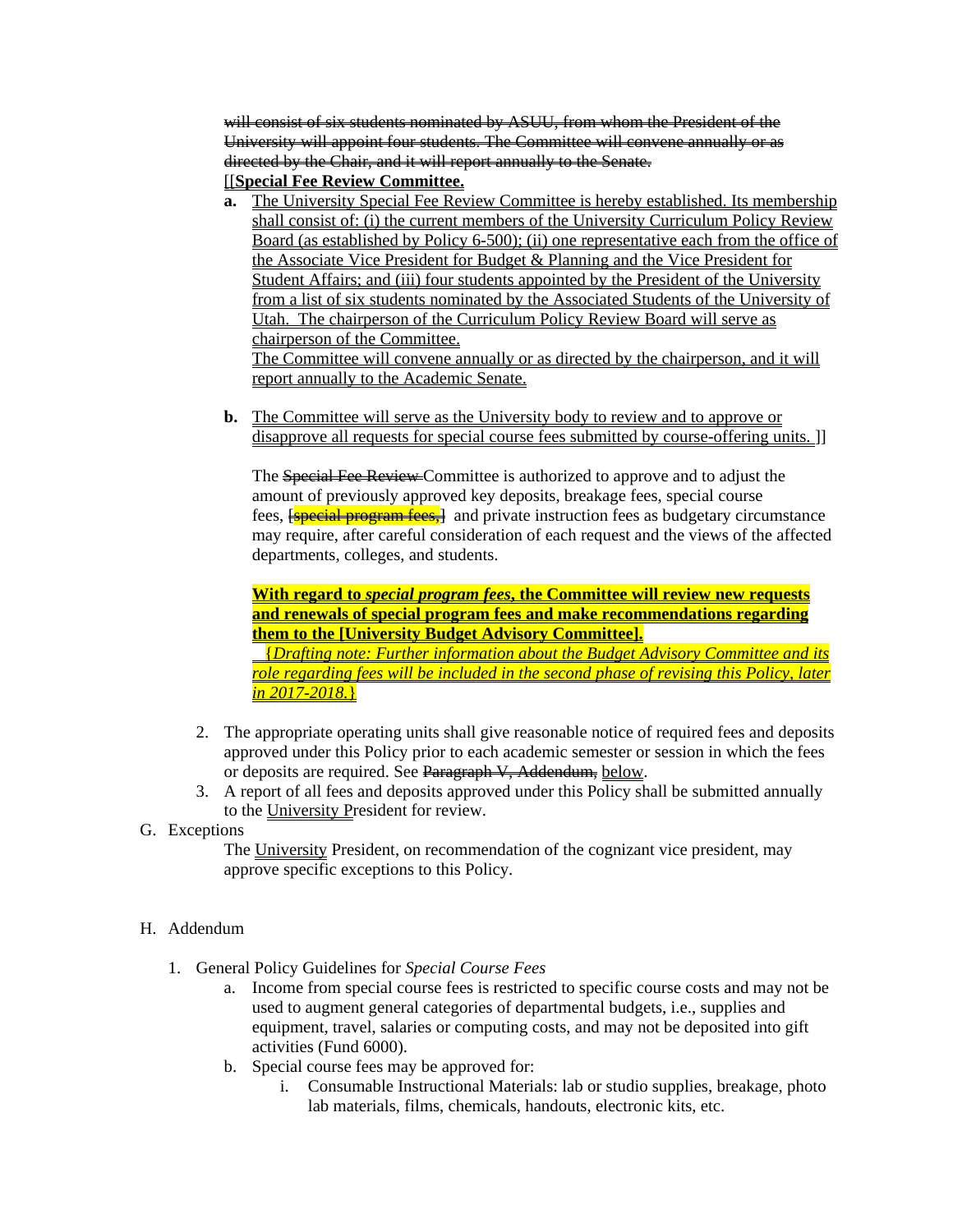- ii. Use of Specialized Facilities: key deposits, darkrooms, practice rooms, special equipment, language labs, etc.
- iii. Instructional Materials & Services: film and tapes, special syllabi, private instruction, etc.
- iv. Curriculum Enhancement: field trips, trail fees, leadership labs, etc.
- v. Other Specialized Services: testing and exam fees, counseling, etc.
- 2. General Policy Guidelines for *Special Program Fees*
	- a. Income from special program fees may be used for the sole purpose of offsetting the cost of providing those services specified in the **approved proposal presented to and** approved by the Special Fee Review Committee. Special program fees cannot be used for salaries for instructional personnel.
- 3. Length of Approval Period
	- a. Approvals for special course fees and special program fees are granted for a three year period, ending with the summer session.
- 4. Fee Increases
	- a. Special course fees and special program fees may not be increased during the three year period unless there are critical and compelling reasons for an out of sequence increase.
- 5. Fee Notification
	- a. Special course fees may not be charged to students without having been published in the Class Schedule. Special program fees, including their due dates, must be published in all materials related to that service, e.g., marketing, recruiting, application, and program materials. Such publication constitutes advance notice of the special fee requirement.

\_ \_ \_ \_ \_ \_ \_ \_ \_ \_ \_ \_ \_ \_ \_ \_ \_ \_ \_ \_ \_ \_ \_ \_ \_ \_ \_ \_ \_ \_ \_ \_ \_ \_ \_ \_

*[Note: Parts IV-VII of this Regulation (and all other University Regulations) are Regulations Resource Information – the contents of which are not approved by the Academic Senate or Board of Trustees, and are to be updated from time to time as determined appropriate by the cognizant Policy Officer and the Institutional Policy Committee, as per [Policy 1-001](http://www.regulations.utah.edu/general/1-001.html) and [Rule 1-001.\]](http://www.regulations.utah.edu/general/rules/R1-001.html)*

### **IV. Rules, Procedures, Guidelines, Forms, and other related resources.**

- **A. Rules** *[reserved]*
- **B. Procedures** *[reserved]*
- **C. Guidelines** *[reserved]*
- **D. Forms** [reserved]
- **E. Other related resource materials.** *[reserved]*

### **V. References:**

[Policy 3-234,](http://regulations.utah.edu/administration/3-234.php) Key Policy

#### **VI. Contacts:**

The designated contact officials for this Policy are:

**A. Policy** *Owner* **(primary contact person for questions and advice): Associate Vice President for Undergraduate Studies.**